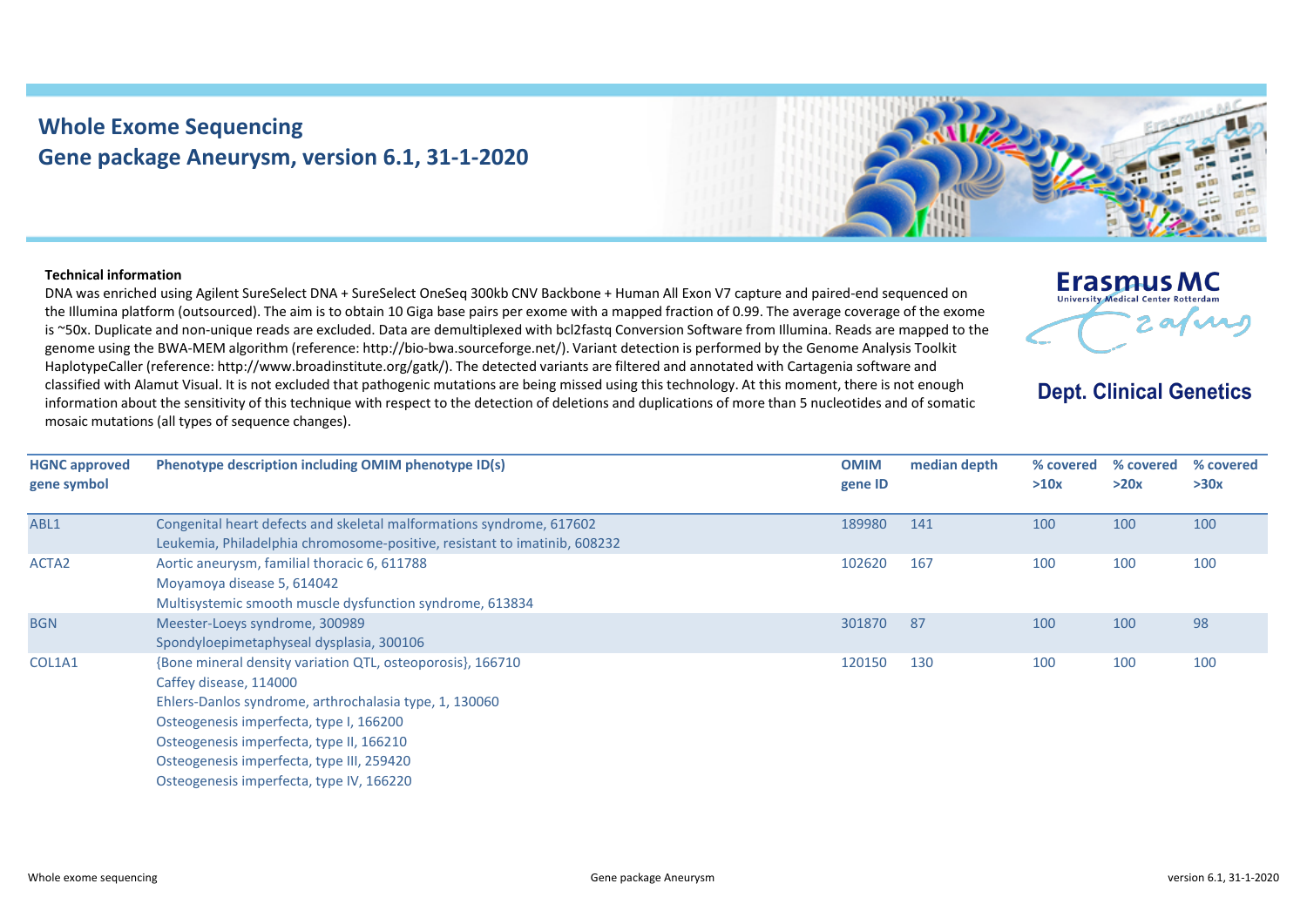| <b>HGNC approved</b> | Phenotype description including OMIM phenotype ID(s)     | <b>OMIM</b> | median depth | % covered | % covered | % covered |
|----------------------|----------------------------------------------------------|-------------|--------------|-----------|-----------|-----------|
| gene symbol          |                                                          | gene ID     |              | >10x      | >20x      | >30x      |
| COL1A2               | Ehlers-Danlos syndrome, arthrochalasia type, 2, 617821   | 120160      | 70           | 100       | 100       | 97        |
|                      | Ehlers-Danlos syndrome, cardiac valvular type, 225320    |             |              |           |           |           |
|                      | Osteogenesis imperfecta, type II, 166210                 |             |              |           |           |           |
|                      | Osteogenesis imperfecta, type III, 259420                |             |              |           |           |           |
|                      | Osteogenesis imperfecta, type IV, 166220                 |             |              |           |           |           |
|                      | {Osteoporosis, postmenopausal}, 166710                   |             |              |           |           |           |
| COL3A1               | Ehlers-Danlos syndrome, vascular type, 130050            | 120180      | 122          | 100       | 100       | 100       |
|                      | Polymicrogyria with or without vascular-type EDS, 618343 |             |              |           |           |           |
| COL5A1               | Ehlers-Danlos syndrome, classic type, 1, 130000          | 120215      | 136          | 100       | 100       | 98        |
| COL5A2               | Ehlers-Danlos syndrome, classic type, 2, 130010          | 120190      | 65           | 100       | 100       | 94        |
| DCHS1                | Mitral valve prolapse 2, 607829                          | 603057      | 128          | 100       | 100       | 100       |
|                      | Van Maldergem syndrome 1, 601390                         |             |              |           |           |           |
| EFEMP2               | Cutis laxa, type IB, 614437                              | 604633      | 103          | 100       | 100       | 100       |
| <b>ELN</b>           | <b>Cutis laxa, 123700</b>                                | 130160      | 85           | 100       | 100       | 98        |
|                      | Supravalvar aortic stenosis, 185500                      |             |              |           |           |           |
| FBN1                 | Acromicric dysplasia, 102370                             | 134797      | 186          | 100       | 100       | 100       |
|                      | Ectopia lentis, familial, 129600                         |             |              |           |           |           |
|                      | Geleophysic dysplasia 2, 614185                          |             |              |           |           |           |
|                      | MASS syndrome, 604308                                    |             |              |           |           |           |
|                      | Marfan lipodystrophy syndrome, 616914                    |             |              |           |           |           |
|                      | Marfan syndrome, 154700                                  |             |              |           |           |           |
|                      | Stiff skin syndrome, 184900                              |             |              |           |           |           |
|                      | Weill-Marchesani syndrome 2, dominant, 608328            |             |              |           |           |           |
| FBN <sub>2</sub>     | Contractural arachnodactyly, congenital, 121050          | 612570      | 74           | 100       | 100       | 97        |
|                      | Macular degeneration, early-onset, 616118                |             |              |           |           |           |
| <b>FLNA</b>          | Cardiac valvular dysplasia, 314400                       | 300017      | 110          | 100       | 100       | 100       |
|                      | Congenital short bowel syndrome, 300048                  |             |              |           |           |           |
|                      | ?FG syndrome 2, 300321                                   |             |              |           |           |           |
|                      | Frontometaphyseal dysplasia 1, 305620                    |             |              |           |           |           |
|                      | Heterotopia, periventricular, 1, 300049                  |             |              |           |           |           |
|                      | Intestinal pseudoobstruction, neuronal, 300048           |             |              |           |           |           |
|                      | Melnick-Needles syndrome, 309350                         |             |              |           |           |           |
|                      | Otopalatodigital syndrome, type I, 311300                |             |              |           |           |           |
|                      | Otopalatodigital syndrome, type II, 304120               |             |              |           |           |           |
|                      | Terminal osseous dysplasia, 300244                       |             |              |           |           |           |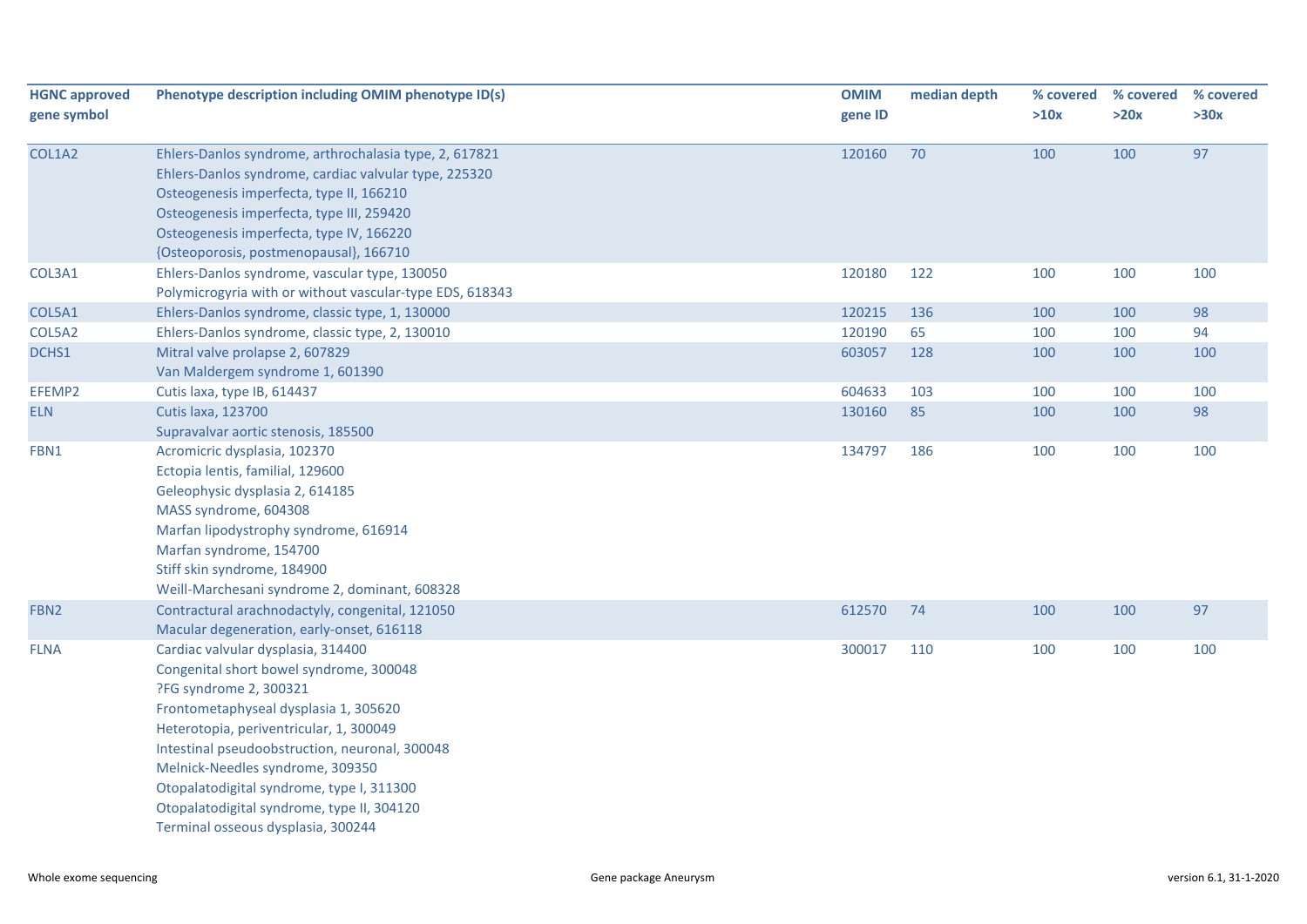| <b>HGNC approved</b> | Phenotype description including OMIM phenotype ID(s)                      | <b>OMIM</b> | median depth | % covered | % covered | % covered |
|----------------------|---------------------------------------------------------------------------|-------------|--------------|-----------|-----------|-----------|
| gene symbol          |                                                                           | gene ID     |              | >10x      | >20x      | >30x      |
| FOXE3                | Anterior segment dysgenesis 2, multiple subtypes, 610256                  | 601094      | 74           | 87        | 79        | 74        |
|                      | {Aortic aneurysm, familial thoracic 11, susceptibility to}, 617349        |             |              |           |           |           |
|                      | Cataract 34, multiple types, 612968                                       |             |              |           |           |           |
| GATA5                | Congenital heart defects, multiple types, 5, 617912                       | 611496      | 78           | 100       | 99        | 95        |
| HCN4                 | Brugada syndrome 8, 613123                                                | 605206      | 103          | 100       | 100       | 99        |
|                      | Sick sinus syndrome 2, 163800                                             |             |              |           |           |           |
| LMOD1                | No OMIM phenotype                                                         | 602715      | 128          | 100       | 100       | 100       |
| LOX                  | Aortic aneurysm, familial thoracic 10, 617168                             | 153455      | 119          | 100       | 100       | 100       |
| LTBP3                | Dental anomalies and short stature, 601216                                | 602090      | 130          | 100       | 99        | 96        |
|                      | Geleophysic dysplasia 3, 617809                                           |             |              |           |           |           |
| MAT <sub>2</sub> A   | No OMIM phenotype                                                         | 601468      | 83           | 100       | 100       | 96        |
| MFAP5                | Aortic aneurysm, familial thoracic 9, 616166                              | 601103      | 50           | 100       | 100       | 92        |
| <b>MYH11</b>         | Aortic aneurysm, familial thoracic 4, 132900                              | 160745      | 136          | 100       | 100       | 99        |
| <b>MYLK</b>          | Aortic aneurysm, familial thoracic 7, 613780                              | 600922      | 121          | 100       | 100       | 99        |
| NOTCH1               | Adams-Oliver syndrome 5, 616028                                           | 190198      | 117          | 100       | 99        | 98        |
|                      | Aortic valve disease 1, 109730                                            |             |              |           |           |           |
| PLOD1                | Ehlers-Danlos syndrome, kyphoscoliotic type, 1, 225400                    | 153454      | 100          | 100       | 100       | 99        |
| PRKG1                | Aortic aneurysm, familial thoracic 8, 615436                              | 176894      | 69           | 100       | 100       | 98        |
| ROBO4                | Aortic valve disease 8, 618496                                            | 607528      | 91           | 100       | 100       | 98        |
| <b>SKI</b>           | Shprintzen-Goldberg syndrome, 182212                                      | 164780      | 123          | 100       | 100       | 99        |
| <b>SLC2A10</b>       | Arterial tortuosity syndrome, 208050                                      | 606145      | 125          | 100       | 100       | 100       |
| SMAD <sub>2</sub>    | No OMIM phenotype                                                         | 601366      | 69           | 100       | 100       | 97        |
| SMAD3                | Loeys-Dietz syndrome 3, 613795                                            | 603109      | 188          | 100       | 100       | 100       |
| SMAD4                | Juvenile polyposis/hereditary hemorrhagic telangiectasia syndrome, 175050 | 600993      | 79           | 100       | 100       | 98        |
|                      | Myhre syndrome, 139210                                                    |             |              |           |           |           |
|                      | Pancreatic cancer, somatic, 260350                                        |             |              |           |           |           |
|                      | Polyposis, juvenile intestinal, 174900                                    |             |              |           |           |           |
| SMAD6                | Aortic valve disease 2, 614823                                            | 602931      | 165          | 100       | 97        | 87        |
|                      | {Craniosynostosis 7, susceptibility to}, 617439                           |             |              |           |           |           |
| TGFB2                | Loeys-Dietz syndrome 4, 614816                                            | 190220      | 88           | 100       | 100       | 98        |
| TGFB3                | Arrhythmogenic right ventricular dysplasia 1, 107970                      | 190230      | 104          | 100       | 100       | 100       |
|                      | Loeys-Dietz syndrome 5, 615582                                            |             |              |           |           |           |
| TGFBR1               | Loeys-Dietz syndrome 1, 609192                                            | 190181      | 171          | 94        | 93        | 93        |
|                      | {Multiple self-healing squamous epithelioma, susceptibility to}, 132800   |             |              |           |           |           |